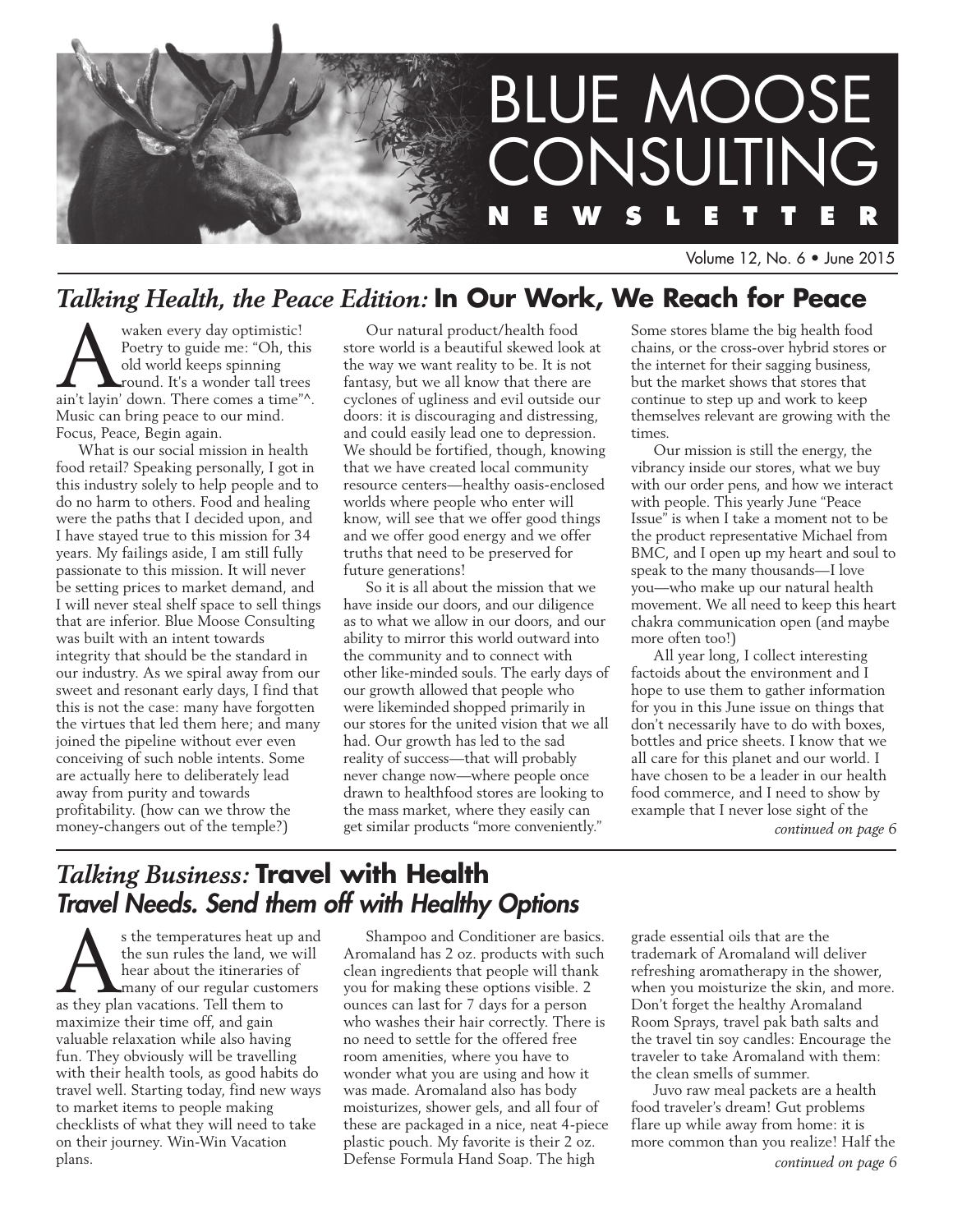#### **Travel with Health**  *continued from page 1*

restaurants at great summertime locations are marginal at best: JUVO once a day will do wonders. A 'small package' medicine kit? Herb Pharm is there: GastroCalm™, Intestinal Soother™, Intestinal Tract Defense™, Neutralizing Cordial™, and the versatile Trauma Drops™

Skin care is a major concern during the summer, and Aloe Life's Skin Gel shines. If you are not buying these by the dozen, then you are not doing the job to capture a seriously hot market. Aloe Vera all day when at the beach, or anyone outside. Aloe Life's 1 oz. travel size bottles of the Aloe Gel & Herbs should be displayed by the bucket, and the travel-size Personal Gel and the Body Heat deserve to be in the suitcase, just in case! The new Skin Gel Mist is a perfect multiple-use moisturizer available in a 1 oz. size too!

And now, the travel bag has an excellent accomplice: aloe vera and calendula, as it should be! Bodyceuticals is making a strong market for this antioxidant-rich flower of the sun. For the best aloe vera and calendula made today, Aloe Life™ and Bodyceuticals. The smiling skin of your customers will be your reward. Lipcare? Eco Lips® just launched their new, safe, non-nano, nonwhitening Broad Spectrum SPF 15 lip balms.

Outdoor 1st Aid? Herb Pharm's Trauma Oil™ and Trauma Drops™, Newton Homeopathics {reformulated} Arnica Lotion and Trauma Lotion: their Accident ~ Injury Rescue, Newton for Kids Bangs ~ Scrapes, and their Injury~Rescue for Pets. One 1st Aid remedy for everything? Well in Hand's award-winning Therapy Oil®, Aloe Life's Skin Gel: and Bodyceuticals Essential Calendula Salve with honey (1.76 oz.) and/or Herb Pharm's Original Salve™ (24 gram tin). Oil, gel or salve. Encourage hikers to carry Herb Pharm's Dragon Blood extract, Herb Pharm's Milk Thistle liquid extract and Newton's new Natural Response too! Now you are thinking like an outdoors-person. Pushed too hard? Newton Muscle Ease. Don't forget Newton's Pollen~ Weeds; Hives~ Rashes; and Herb Pharms Pollen Defense™ The duffel bag needs to be the mobile medicine cabinet sometimes!

Supplements? Dr. Ohhira's Probiotics are the smartest travel supplement, and they travel very well. Nordic Naturals® made their travel size 20 ct, Vitamin C and Vitamin D Gummies for this reason: place a display by the register and watch these delicious nutritional gummies go from counter to bag to suitcase Bluebonnet Multi One® will support all summertime activities at 40 cents a day. Oxylent®: an effervescent multiple made for suitcase, backpack, airline trips and hydration. Himalaya Herbal HealthCare's Triphala – now in a tidy 30 ct. - is just good preventative digestive support every day while travelling. Newton Homeopathics Detox pellets in a small glass travel friendly bottle: Kids Detox too- very important when traveling! Long flights: Newton Homeopathic Jet Lag, and Oxylent packets, two each day! Some people might be happy that they packed Newton's Hangover Help, or Himalaya's PartySmart®. Market to the traveler: make a checklist endcap with all the essentials! Encourage good habits: JUVO every day while away!

Vacation can be about recuperation too, and when I go on my next vacation, I want to go to some place quiet, near the water with some books and my Herb Pharm® Nervous System Tonic™, Adrenal Support Formula, Digestive Bitters, Himalaya Stress Care®, LiverCare®,, Nordic Complete Omega Xtra®, Dr Ohhira's Probiotics, Bluebonnet's Ubiquinol; and, the Immune Health Basics Wellmune WGP® that I take every day. I will need a pill box, but of course, I will be vacationing to recover!

Vacation should be good clean healthy fun! And even if workless debauchery is your game, or outdoor stylin', you need the right shades. Sunglasses as a social statement begins not with a designer's name but with a commitment to save the planet: you are what you wear! Blue Planet sunglasses can sit in any number of excellent, wooden American-made displays this summer with the statement that everything in a health food store is there because of the intent of the manufacturer. Everyone loves the Blue Planet bamboo sunglasses, and if you like them, your traveling friends will like them too. The best way to buy: buy recycled.

Want that sun, but in the right burn range: Bluebonnet's Super Fruit Cantaloupe Melon Fruit Extract and their Astaxanthin veggie softgels are the best antioxidants daily. Be aware of the power of the sun, and practice preventative healthcare nutritionally. Melanoma skin cancer is one type of cancer on the rise.

Want to treat the skin to the best products available? The most enticing and satisfying, organic topical body and tan oils (vegan and gluten-free) are from Bodyceuticals. Stock their Coconut Body & Tan Oil (3.5 oz pump) along with the best skin treat, for any day out in the sun - kept in the cooler for skin refreshment and olfactory joy – the Bodycocktails: Almond Marzipan, Coconut Chi Chi, Pink Grapefruit (incredible), Vanilla Buttercream and my favorite, Key Lime. The perfect gift pak for someone taking a vacation – or a treat for oneself: the Bodyceuticals' calendula skincare Beach Essentials Gift Set which includes a 4 ml Coconut Body & Tan Oil, an Essential First Aid Calendula~ Honey Salve (.25 oz) and an Organic After Sun Relief (4 ml). Bodyceuticals has 5 gift sets and all of them are perfect for travel and the road!

End-of-day skin necessities: After Sun Relief by Bodyceuticals (2 oz. pump) and Aloe Life's Skin Gel and Herbs, and/or their new SG Aloe Mist are a perfect way to bring soothing repair. Bluebonnet's Age-Less Skin Formula® and Ultimate Hair & Nail Formula® Vcaps® sell the most during the sunnier months

Don't underestimate a surging market category: offer to everyone to have stinging bug protection. Nature also naturally has its dangers.

The market differentiators should be: clean products, (that are not available everywhere). Your store should be the source of these BMC bug repellants: Aloe Life's Bug Beware Spray concentrate, Well in Hand's Bug-A-Boo! Spray (two scents, Rosemary + Eucalyptus): and for post-bite care, Newton Homeopathics Bug Bites~ Itch Stopper (1 oz, internally) and topically their new formula Bee- Bug Bite homeopathic Lotion (1.75 oz.) And, for other dangers:Herb Pharm's Soothing Oak & Ivy™ and Newton Homeopathics Poison Ivy (internal: stock pellets and liquid), and Well in Hand's NEW Oak & Ivy Rescue™ liquid Soap (6 oz) and Spray (6 oz)and Oak & Ivy Rescue™ Sea Bath (20 oz.).

So, pull out the beach towel and the sunscreen, the grill spices and the signmaking tools. Be successful this summer. Here are 107 suggestions, so get to work. Don't sit back, and watch people spend their summer cash elsewhere because you didn't want to inspire your creative side: you have the supplies to outfit a fabulous summertime travel section. Just do it! Win-win; and find some time to rejuvenate yourself too. Happy Summer!  $\circ$ 



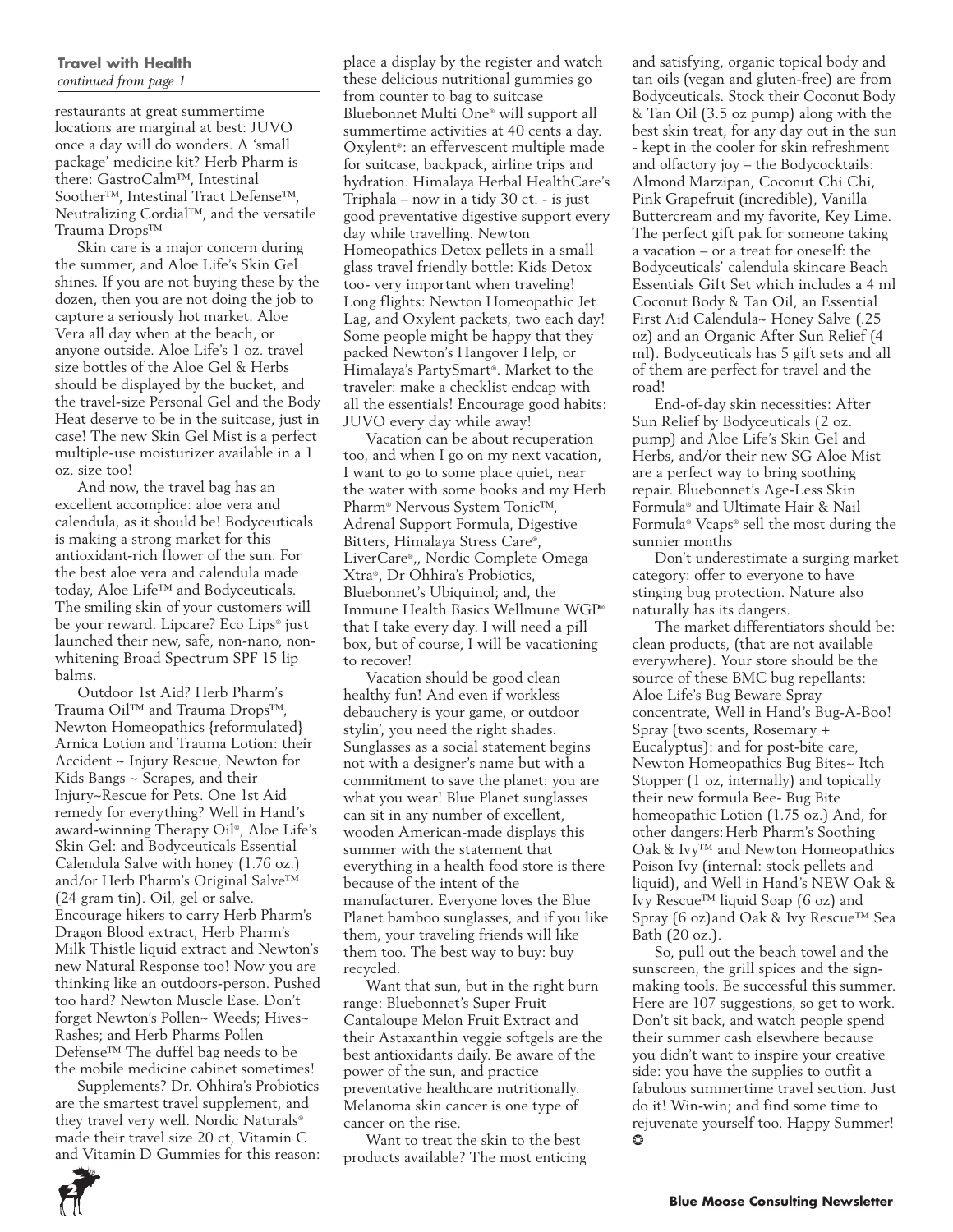



# **BLUEBONNET NUTRITION**

# the Premier Supplement line in the natural channel

• highest-quality raw materials almost entirely from US, EU, Japan

- cGMP with the best analytic equipment, labs + personnel
- glass-bottles, Vcaps for most of the line for better absorption
- Kof-K Kosher certified: the highest quality source inspection

• sold only in health food stores

• M.A.P. Policy-enforced with Industry Loyalty • family-owned + operated

• *NOW!* NSF International GMP Registered Facility

• *NOW!* earning the NSF-Certified for Sport® seal for Extreme Edge®

# **AND THE STORY JUST GOT BETTER** New June 2015 Price List shows Price Decreases in nearly 50% of the line

*Coming soon:* launch of the non-GMO seal on label of products that have non-GMO ingredients

Bluebonnet thanks you for your business! Through unparalleled quality and industry loyalty, they are working to become your go-to brand!

*Nutrition to the 5th Power*



#### **SUMMERTIME FUN with tasty Omega-3s**  *the Omega Boost™ Family is now 5 strong* • NEW delicious Creamy Lemon (2) sizes 6 +12 oz. • Omega Boost™ Mango (2) sizes 570 mg Omega-3/serving 2014 *Better Nutrition* 1st place Best of Supplements Award 2014 International Taste of Quality Institute: Superior Taste Award \* NEW Kids LUV it! Omega Boost™ Junior, Paradise Punch 6 oz. for ages 2+ 285 mg Omega-3s/serving ~~~~~~~~~~~~~~~~~~~~~~~~~~~~~~~~ **LAST CHANCE FOR Q2 PROMOS 48-pc displays 25% OFF mix+ match** *items must be purchased in units of 6 ea. from list below* (best 8 for June UNDERLINED) **Algae Omega** 60 ct + 120 ct<br>**Omega Blood Sugar™** 60 ct<br>Arctic Cod Liver Oil™ Lemon Omega Joint Xtra™ 90 ct Arctic-D Cod Liver Oil™ Orange 8 oz Omega LDL™ 60 ct Arctic Cod Liver Oil™ Orange <u>Omega Vision™ 60 ct</u><br>Arctic Cod Liver Oil™ Peach **Omega-3** 60 ct + 120 ct Arctic Cod Liver Oil™ **Omega-3D™** 60 ct + 120 ct<br>**Children's DHA™**<br>90/180/360 ct. softgels Omega-3D™ 8 oz. liquid Children's DHA™ 8 oz. Omega-3 Phospholipids™ 60s DHA Xtra**™** 60 ct Complete Omega™ 60/120 ct softgels Ultimate Omega**®** 60 + 120 cts EPA softgels 60 ct Complete Omega™ 8 oz. liquid Ultimate Omega<sup>®</sup> 8 oz liquid Complete Omega™ Xtra ó0 ct. Ultimate Omega® D3 SPORT<br>Ultimate Omega® Fish Gelatin 8 oz.  $60s$ Complete Omega-D3™ **Complete Omega D3 Junior™**<br>90 ct softgels<br>**Ultimate Omega® Xtra** 60s Ultimate Omega<sup>®</sup> Xtra 60s<br>DHA softgels 90 + 180 ct Ultimate Omega<sup>®</sup> Xtra 8 oz. Ultimate Omega® D3 60 + 120 ct Ultimate Omega<sup>®</sup> D3 SPORT 60 ct EPA Xtra™ 60 ct Nordic CoQ10 Ubiquinol 60 ct Nordic Probiotic™ 60 ct Nordic Omega-3 Fishies™

60/120 ct. softgels Ultimate Omega Junior 90s Complete Omega™ Junior  $90 + 180$  ct. Ultimate Omega® Minis 90s

*\* Retail Partners receive an extra 5% discount.* Remember your monthly 5-15 case sales options! *~~~~~~~~~~~~~~~~~~~~*

36 ct

60 ct

Nordic Omega Gummies™

Not represented by BMC in NJ, SC NEW LOWER PRICE effective June 01<br>1621 **Omega-3 Phospholipids •** 60 ct. MSRP\$39.95 \$23.97 whlsle new prices<br>*Better than Krill: more EPA. More DHA, more Phospholipids* ~ *Delicious Living* 2015 Best of Supplements Award ~ 2014 *Nexty* Editor's Choice Award ~ *Taste for Life* 2015 Supplements Essentials Award- Omega 3s

Not represented by BMC in NC, SC

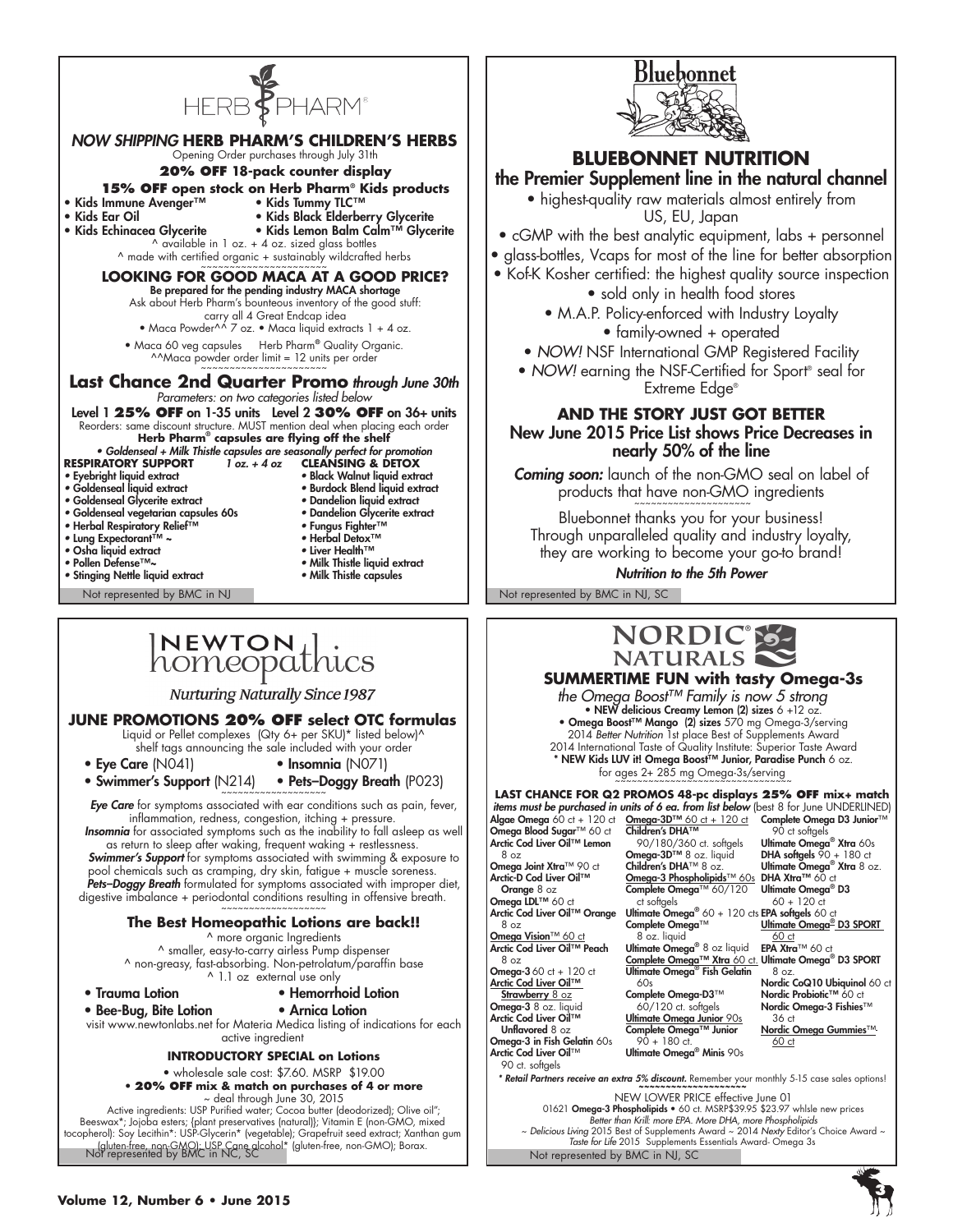

# **15% OFF LINE DRIVE for June**

- Natural Raw Meal Canister • Natural Raw Meal Fantastic Berry SLIM
- Natural Raw Meal Green Apple
- Natural Raw Meal Vanilla Chai
	- Raw Green Superfood Can
		- Raw Green Protein Can
		- Raw Green Grass Bottle • Slim Raw Meal Can

#### **NEW PACKETS**  *Super for Summer.*

delicious travel food to be displayed by the register! (10 packets)

- JUVO Organic Raw Meal packets
	- JUVO Slim Raw Meal Berry packets
- JUVO Raw Green Protein packets

# **Teach the habits of daily raw food** *ReJUVOnate Yourself!*

**Health Education & Health Products & Aloe Vera** 

## **June Promos 15% OFF 12-item minimum 20% OFF 24 item minimum**

- SG Aloe Mist Spray 2 oz • Skin Gel Aloe Mist Spray 4 oz • Face & Body Lotion 4 oz. • Face & Body Lotion 16 oz.
	- *Guidelines:*

Discounts should be requested when placing order. Mix & match (does not include 1 oz. topicals). Not combined

#### with other discounts *Coming soon:*

**Personal Care Travel Pack** Aloe Life products with organic whole leaf aloe juice for people on the go Your travels + vacations should not mean that you have to leave health behind **Face & Body Lotion**  $\sim \sim$  Whole Leaf Aloe Vera juice, Chamomile extract, Allantoin extract, Glycerin, Sunflower seed oil, Glyceryl Stearate, Jojoba oil Octyl Palmitate, Octyl Stearate, Stearic Acid, Polysorbate 20, Sorbitan Laurate, Lanolin oil, Avocado oil, Vitamin A, C, & E, L-Selenomethionine, Zinc Citrate, Panthenol, Diazolidinyl Urea, Rosemary, Phenoxyethanol, Carbomer, Lecithin, Disodium EDTA, 100% Natural Grapefruit extract fragrance. No Water added.

*Whole Leaf Aloe Vera Juice Products*



**Bee Free Vegan Lip Balm** 

.15 oz

vegan lip balms combine candelilla wax with organic, Fair Trade Certified™ cocoa butter + coconut oil

- Bee Free Vegan Superfruit Lip Balm • Bee Free Vegan Sweet Mint
	- Bee Free Vegan Lemon-Lime
	- Bee Free Vegan Unscented

*The Best Lip Balm for the World*



*Policy change:* \$100.00 New Minimum Order for Direct Stores. Free shipping with \$100. order

*Topically Applied Herbal Answers. Action Remedies*®



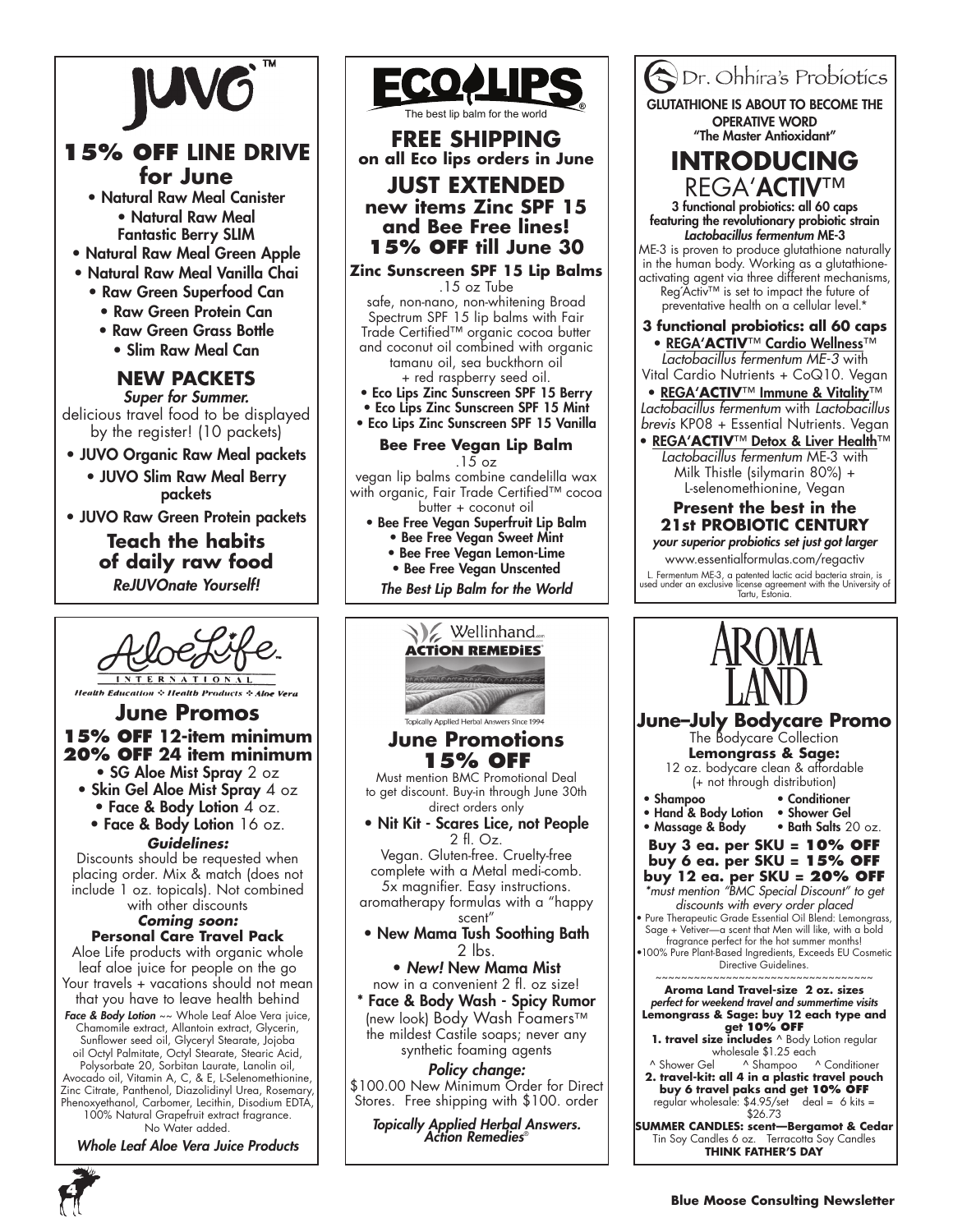# bodyceuticals

organic bodycare

# **TIME for our favorite summer products**

✓**Calendula Lip balms** ✓**Calendula Lip balms***—***for dry, sun and wind damaged lips**

✓**Pure Calendula Oil** A MUST-HAVE for sun damage and climate overexposure*—*in a variety of sizes including the **AFTER SUN RELIEF** (great no-spill size for travel, diaper bag, backpack, etc)

✓**TRY ME KITS** includes products for the face & body, for the entire family

✓**Travel + beach-friendly body moisturizers**

Bodycocktail sprays are a handy 2 oz size, great for kids of all age!

## ✓**Aloe Facial mists**

refreshing for summer, great for air travelers to keep skin hydrated. *Our tip: Keep one chilled in the beach cooler refresh face & body while relaxing….*

✓**Coconut Body + Tan Oil** smells amazing + wonderful to apply after a day at the beach www.calendulaskincare.com

# <u>Immune</u> **HEALTH BASICS**

CLINICALLY PROVEN IMMUNE SUPPORT

# **June Specials:** All products All dose sizes of Wellmune **WGP 6 each per SKU 10% 9 each per SKU 15%**

## **12 each per SKU 20% ~~~~~~~~~~~ Kids need summertime**

## **protection** make sure they get their WGP® daily

Immune Health Basics Children's Chewable Beta Glucan with Wellmune WGP® Immune Support 25 mg. is the best natural product to support immune system health. Wellmune WGP® is a patented ingredient derived from the cell wall of a proprietary strain of yeast. Backed by peer-reviewed clinical research, Wellmune WGP® activates key immune cells that maintain health + wellness. And it is safe to take every day.

Children are constantly exposed to foreign challenges at school, daycare or the playground. To keep their immune systems strong, Wellmune WGP® every morning



**THINK FATHER'S DAY 30% off in June: Sapien Men** 

*a concise, effective Organic Bodycare from Brazil*

- Shampoo & Conditioner 2-in-1 10.14 oz • Hair Styling Gel 3.04 oz
	- Facial Scrub 3.38 oz
	- Shave Cream 6.7 oz
	- After Shave Cream 3.38 oz • Shower Gel  $10.14$  oz

#### **About Surya Brasil**

Surya Brasil is passionately committed to creating the best natural, organic + vegan lifestyle products that promote health, wellness & sustainability. Sold internationally in 40 countries: made with the utmost respect to the interconnectedness of all life & environmental preservation.

#### **GIFT IDEAS**

Reward your dad's healthy workout habits by upgrading his shower + muscle cool down with these two gym bag must-haves: Sapien Men's Shower Gel deeply cleanses + moisturizes his tough skin with organic ingredients like Amaranth, Aloe vera & Acerola. Consider the Amazonia Preciosa Leg and Foot Lotion [\$24.23 8.45 oz. \$20.40/\$34.00]. With Organic Brazilian butters from the Amazon Rainforest to cool down tired and aching legs and feet.

# **MushroomScience June and July SPECIALS on MEDICINAL MUSHROOMS Cordyceps Cs-4 Mushroom Extract**

• The Cordyceps Cs-4 extract may be the most versatile of all medicinal mushroom supplements.

• The Cs-4 strain of mycelium is the only strain of Cordyceps mycelium that provides all the active compounds found in the wild harvested

Cordyceps mushrooms. THINK

\* Immune Support^ \* Increased Energy^ \* Stress Relief\*

… think Sports Nutrition section cross-merchandising

#### **4 ea. = 10% 8 ea. = 15% 12 ea. = 20%**

on the following items: not combined with other specials. Must mention 'BMC June Promotion' when placing order

Cordyceps Cs-4 90 Vcaps® \$14.13/MSRP

\$26.95

~ 2 caps provides 400 mg. Cordyceps sinensis mycelium hot water extract

~ 25% polysaccharides, .25% adenosine ~ no other Cordyceps label on the market is

able to offer these dosages \* These statements have not been evaluated by the Food & Drug Administration. This product is not intended to diagnose, treat, cure or prevent any disease.

# imalaya

**JUNE Promotions June Promotions •15% OFF wholesale** 

**for 1 or 2 items** Must purchase 3 pieces of an item *from list below*

**•20% OFF wholesale if all 3 items purchased** Minimum purchase 3 pieces of each item

*from list below* all sizes included. All items must be purchased at the same time. Must mention Promo when ordering for discount to be applied

**June Sale items\*:** • **Ashwagandha 60 caplets**

*Anti-Stress & Energy* • **ProstaCare® 120 veg caps** or **240 veg caps** 

with Tribulus and Shatavari *Prostate Support + normal Male Urogenital Function*

#### • **UriCare® 120 veg caps** or **240 veg caps**

Proprietary formula. *Kidney, Bladder & normal Uriniary Tract Function*

\* for independent Retail Accounts only *Notes:* Ask your Rep for the revised 2015 HUSA Promotions for 2015 New Price List in effect June 1, 2015

*Himalaya Herbal HealthCare: Our Science. Your Life™*

Not represented by BMC in NC, SC



# **JUNE Promotions LINE DRIVE^ 20% OFF**

^excludes Counter Top Display 36 unit minimum (mix & match)

Ask about the eye-catching *Oxylent new Floor Display*

**BEST SELLER ALERT Sport Oxylent® 30-serving canister + 15-packet travel boxes are ROCKIN'**

Ask your BMC Rep about the generous Beverage Dispenser Program

Ask your BMC Rep about the generous summertime Bottle Water Program

#### Oxylent wants to be your Premier Effervescent Multiple

+ are offering the best support in the industry to encourage new sales

\* Standard shipping structure applies \* Discounts are not given automatically. \* Promos must be set up 4-weeks in advance of start date

*DRINKOXYLENTBREATHELIFE™*

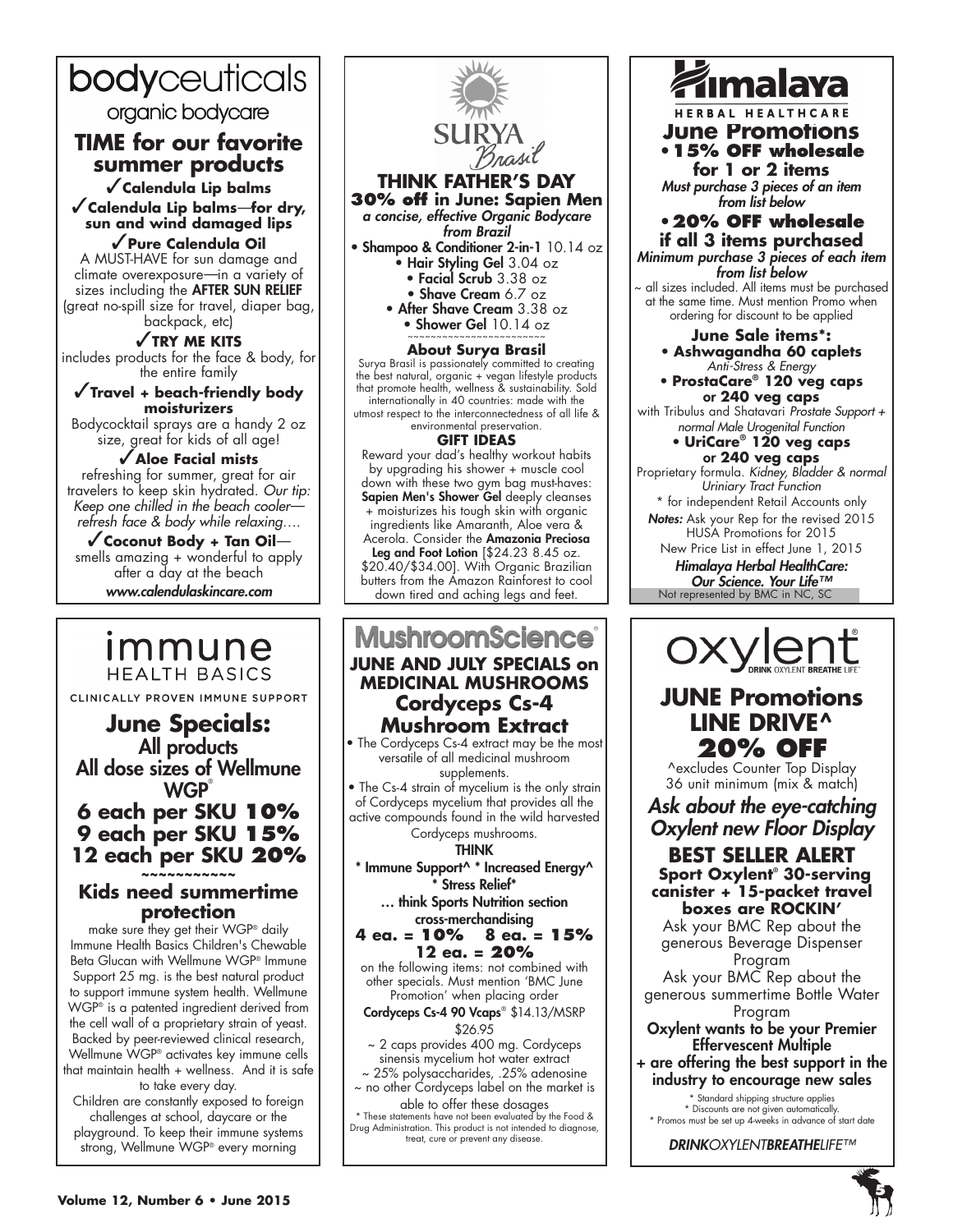ultimate goals: "healthy" everywhere in our lives!

This year, I had so many things to say, so much data on the degradation around us, that I became overwhelmed. I could not grapple with the world Year in Review. Bad news. I consolidated some of it, urgent matters, into a box in this newsletter, imploring all of us to never stop thinking and believing that "we are health food people". As such, we always have work to do!

We are a multi-tribal clan of likeminded people who care about what we put in our bodies, what we put on our bodies; what we put around our home and work and community and our loved ones; and how it is made, and the intention of those who make it. Big stuff. Something that should be a guiding light for each of us, especially in dark times (when maybe the money isn't flowing relative to the amount of life that you put into your business).

These serious and growing problems are here, they are here now, and they are more destructive than we know. Did it all go out of balance with the culmination of our 2nd World War: with the use of the nuclear bombs? Can we go



**6**

back to a simpler, and more beautiful time? Can we?

It takes courage to love .What are we doing every day? Are we correcting those societally destructive free radicals and their DNA damage? Can we offer health to those who turn to us for support? I still believe so: YES!

I am buoyed by simple beautiful things like hearing that a once-thought extinct species is found again; or hearing that some creature from another species has given birth or been re-released into the environment and that permanent extinction has not destroyed the beauty of what that species is and once was. I cry when I hear how we killed the carrier pigeon and the Great Plains bison. I am a Buffalo soldier, flying mother nature's silver seed to a new home in the sun.

I work hard. I work harder than a person should work, And I know that you work hard too. What can we do together at this moment in time to stay relevant and not become extinct and not sell-out and not go under? What can we do together against the tide of negativity that rises upon us, well before noon, taking aim at our every morning's optimism?



How can we influence human action to be less intrusive to the environment that is our world? How can we be wary of green-washing, and stay vigilant to the cause? Health food. Clean World. People caring for people. Justice for all.

Peace & Justice should be the base of all religion in our time. In the image and likeness of God, we should be peaceful, honest, loving and just. How can we live on this planet—where things are descending into chaos so quickly—and run our shops every day, and promote peace and health and goodness believing our local acts work to stem the tide of what the news tells us of the rest of the world? How? Belief.

Every messenger from God would say the same thing. God Eternal does not want us to do anything other than walk lightly on the planet, respecting the Earth and treating all fellow humans with dignity and love. To love all other creatures. There has never been an intention for there to be an "us" and a "them". The ultimate judgment of our lives will be how we learn to get along and love each other. Religion should bring peace. It therefore seems evident that every religion needs reforming, as none are nurturing the people in the words of Jesus Christ, "A new commandment I give to you, that you love one another: just as I have loved you, you are also to love one another." [John 13:34-35]. Every religion espouses this virtue, but we have to look at our society, and say that the society we live in is not just failing: people are not trying enough. Every day—at work and elsewhere—we need to love each other!

The natural health movement is about healing oneself as well. Let there be peace on earth and let it begin with me, I know that I have to listen more clearly, and shout out my sins on this one. While I always check in on my available pools of energy: what I have, and what I need to continue with my proselytizing: I need to care for myself more. And how about you?

I just want to throw myself at the problem, saying that if I just try harder... But this year I have seen more than ever that we will not have peace until we have justice. This truth is everywhere: in negotiations and counter-attacks and suicide bombers, and brutality and TV and cellphone pictures and so many talking heads never saying anything truthful. I want to find peace, but I must speak justice first. And I need to find peace and justice within myself. How about you?

*continued on page 7*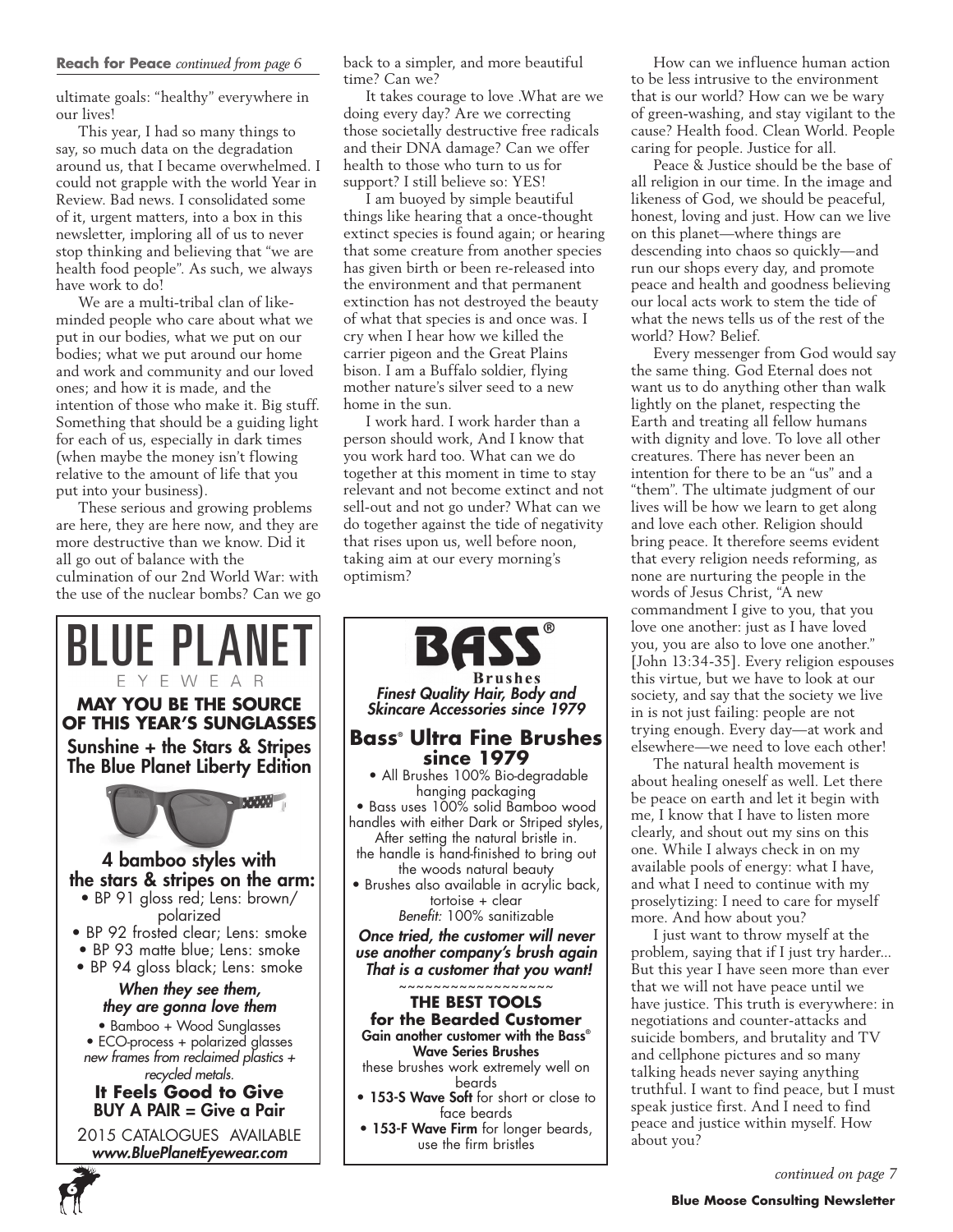#### **Reach for Peace** *continued from page 6*

Our entire Justice System is broken and it does not have to get harsher; it needs to learn greater compassion. Love is the answer, but truth is higher than love. Justice means stopping the pollution of the environment, it means punishing those who steal from all, and those who consciously turn the other way when the planet, our environment is polluted. We always show love, but we create systems of justice. We reach fairness and love.

Probably the most prescient line of music in the 1970s was Neil Young's intonation. "Look at Mother Nature on the run in the 1970s" Forty years later, where are we?: blinded into a debate about fracking, oil tar balls, exploding trains, vile sand tar mining, war-crime bombs being used everywhere, and the proliferation of guns in every nation and every town and village. Forgive them, for they know not what they do! I wake up every morning optimistic and with thanks for this next chance, this 24 hour cycle to do good; and every evening, I go to bed nearly defeated and nearly broken but still with the love to say prayers of forgiveness.

To our local beauties of the Delaware Bay, the Susquehanna and Delaware Rivers, the mighty James River and the Appalachias. The Alleghany, Savannah; The New River and the Greenbrier. The Jersey shore and the Coastal Carolinas. The French Broad, the Yadkin-Pee Dee, the Catawba, the Cape Fear Basin. The Neuse, the Roanoke and the poor damaged Dan River and Elk Rivers and the endangered Delaware Watershed. I love you all. And may we find peace return to the confluence of the Potomac and the Anacostia Rivers in our Nation's Capitol! To save life as we know it, dedicate your life to protecting what clean water we have left! I say to the universe: be on my side and I will be on your side.

Rock stars, poets and musicians need to make these songs the tunes that young people hear and sing. Good music. Neil Young is still rockin' in the free world, and this 1960's peace troubadour has written a song that points his finger at the danger of Monsanto-capitalism. During his upcoming "Montsanto Years" summer tour, the social commentator will be singing a new song titled "A Rock Star Bucks a Coffee Shop." "Monsanto, let

## **We Are Health Food People—We have work to do**

**1. Stay Optimistic. 2. Stay Focused. 3. Stay Informed. 4. Be Active + Goal-oriented** 

#### *The world today, as it is:* **Major problems in China**

A major problem for the world's governments: how to reboot China's \$10 trillion economy, allowing capitalism to develop with the western world's unrelenting work orders while also expecting the environment to be a major interest. Beijing's dust and soot affects us just as much as a serious volcanic explosion or a Fukushimi Daiichi nuclear disaster (2011): pollution migrates. This pollution stream is24-hours a day churning industrial machine, though! In 2015, most of the industrial regions of China are dark and hazy with a sooty pollution: on many days, you actually cannot see the Sun. Literally darkness at noon. Cloth face-masks are just as good a business as chopsticks.

Half of all the buildings going up in in the world are in China, and their buildings are mostly not energy efficient. It is estimated that 40% of carbon emissions on the planet come from buildings. Increased carbon emissions.

Here, salespeople hint, "Yes we manufacture in China, don't worry: the prices are low!!" It is all about pollution, and the exploding population (and the dangerous systems of river manipulation like the 3 Gorges Dam on the volatile Yangtze River). China is a national security timebomb. While China is developing enough coal power plants to counter any ecological advances by most countries in the world, they also have become the world's Walmart of solar power. The US has gotten commitments for China to change the mix away from coal, but it will take a while! India is just as guilty with the use of coal to meet population energy demands.

SOLUTION: Choose to buy things—at work and for home—that are made in countries with better environmental records. Be vigilant about companies investing in China (think about your stock funds)

Environmental conditions are just as bad in India, but we hear less about them in the media because they are an ally.

These battles are no longer truly about "economic systems": they are about Nationalism, the jockeying for positioning for victory in the control of capitalism, international finance, and a failure to want to cooperate on planetary issues. It is about wealth accrual and human greed. We could be leaders in the US if we truly had participatory democracy.

#### **Around the rest of the world.**

California is leading the way in going "Conflict-Free" by requiring companies to disclose whether their products contain minerals from mines in Africa that help fund armed conflict. This call to go "Conflict-Free" could have far-reaching consequences. In Africa, there has been an 11-year war in eastern Congo over control of mines that hold 80% of the world's reserves of coltan (columbite-tantalite), critical to holding a charge in the capacitor of cellphones and laptops. Recycling your electronics can have a major effect in saving the lives of the eastern lowland Gorilla (http://gasanature.com/recycling-gorillas/), as well as lowering the rate of massive rape associated with this conflict.

#### **At home.**

Pesticides are toxins, with "-cide" meaning kill. The benefit of pesticides to lawns is minimal, and yet these toxins affect children and pets (so this goes beyond the lawn, to parks and playing fields), and the poisons are dragged into the house where they incubate in close quarters and have no way to be washed away: (so "EPA-approved pesticides" really means nothing if we are contaminating our homes). Let's add to this, the contamination of the water supply.

Herbicides kill non-targeted insects like pollinators and non-targeted beneficial plants. Who is killing the bees? We should be vocal in calling for the end to the uncontrolled use of the Neonicotinoid Pesticides. Blame for Roundup and the newer versions of these poisons?: start with Lowe's and Home Depot and Bayer and BASF (www.beecharmers.org/Pollination2.html).

SOLUTION: Be wary of anyone associated with the chemical industry. Another primary concern, waste from chemical manufacturing: an undiscussed catastrophe, especially to the waterways. Meanwhile, continue to support the Organic + Natural Products Movement.

RIP. "Olive the Oiled Otter" made headlines in 2009 when she was found covered in oil and near death on Santa Cruz beach. Olive recovered fully and went on to deliver a healthy pup years later. She died in March of 2015, but so many were not saved. There will be more Olives, and humans have proved they do not have the stewardship to drill for oil in the oceans, or near any water sources. We need to invest directly and without hesitation in renewable sources of non-nuclear alternative energy.

Despite the overt lies told on TV and in advertisements, everyone—all animals and the ecosystem—was effected by the catastrophe of the 2010 Gulf of Mexico Deepwater Horizon Oil Spill, with many getting sick and staying sick today, with extreme fatigue and memory loss. To put it into perspective, an oil leak from Hurricane Ivan is estimated to leak for another century. Media manipulation is a daily perverse art for many corporations and lobbyists today. Look beyond the commercials from BP, et al. Critical thinking is needed to know when you are being lied to!

On land. we have had a spike of train oil leaks and explosions with 140 spills occurring in 2014 (1.4 million gallons have leaked from trains in 2013 in Alabama and North Dakota alone; and 57,000 gallons in CO, PA and VA accounting for \$5 million of damage): every drop is a poison to the environment! Petrochemical Oil and the things used to produce it = poison. Don't forget the petro-plastics.

Beyond the petrochemical industry, it is estimated that approximately 706 million gallons of waste oil enter the ocean every year (www.waterencyclopedia.com). The ocean is big, but we are trying to drillbaby-drill faster, and humans have little regard for how we handle this malicious toxin. The system is very flawed and untrustworthy. The driving force: 220 billion miles per month from cars: (yearly road oil runoff from a city of 5 million could contain as much oil as one large tanker spill)

SOLUTION: demand the automobile industry move away from its oil dependence, and demand a rush towards environmentally-friendly energy sources.

It takes courage to love!. Every day, your choices have consequences: when you ACT LOCALLY now, most likely, that act has international ramifications. In word and action, we are healthfood people. SOLUTION: Be mindful.

**7**

*continued on page 8*